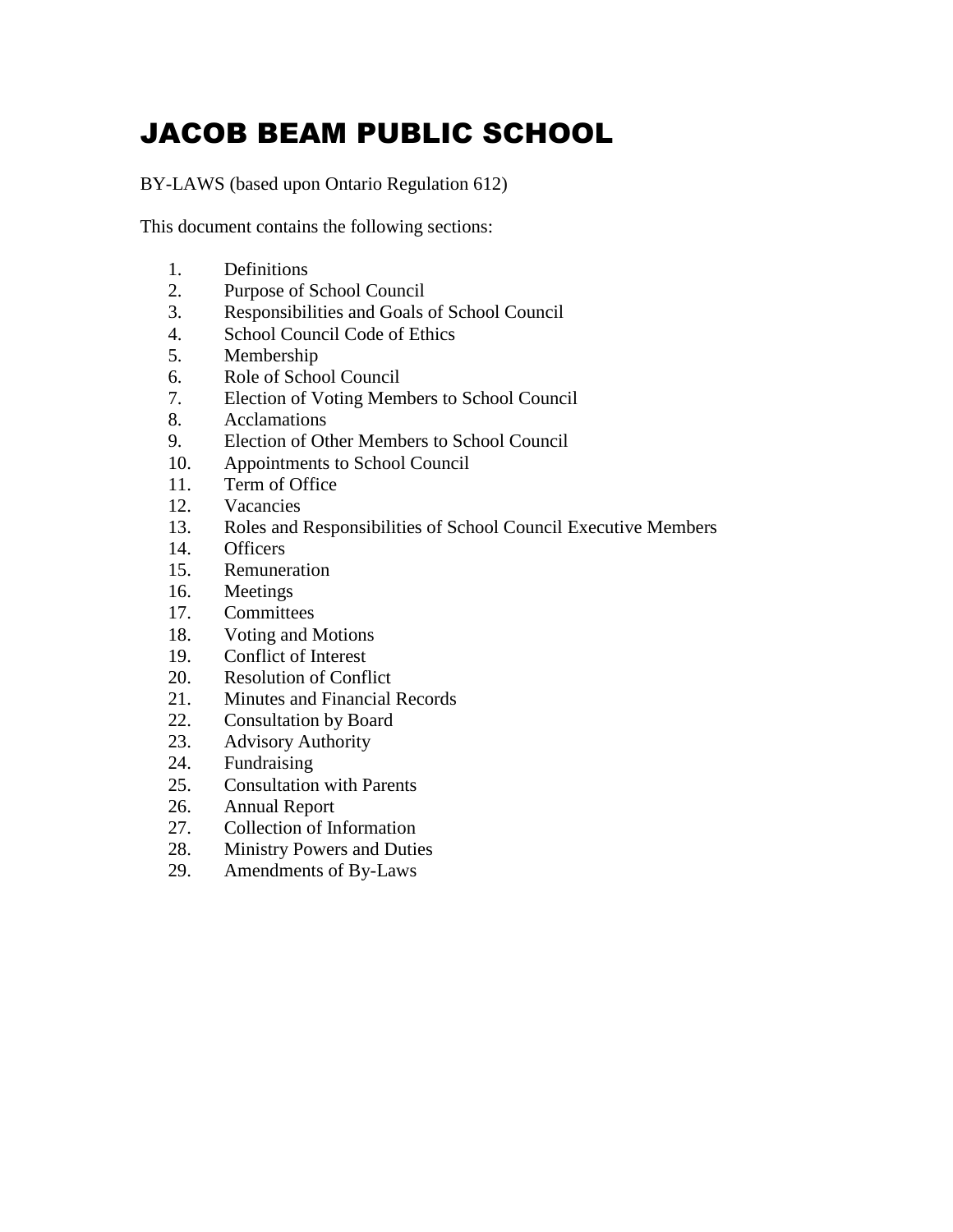#### 1. DEFINITIONS

- The School Council shall be known as Jacob Beam School Council
- "Parent" includes a legal guardian
- "School" refers to Jacob Beam Public School
- "Principal" refers to the principal of Jacob Beam Public School
- "Parent member" is any parent of a student currently enrolled at Jacob Beam Public School
- "Voting member" is an elected member who has committed to attending at a minimum of 4 school council meetings throughout the school year
- School Council Executive are the elected and appointed officers of the school council
- "Board" refers to the District School Board of Niagara
- "Community" refers to the neighbourhood served by Jacob Beam Public **School**
- "Ministry" refers to the Ontario Ministry of Education

## 2. PURPOSE OF SCHOOL COUNCIL

- The purpose of school council is, through the active participation of parents to improve student achievement and to enhance the accountability of the education system to parents
- 3. RESPONSIBILITIES AND GOALS OF SCHOOL COUNCIL
	- School council is an advisory body. The council shall provide advice to the school principal and where appropriate, to the school board on any matters that the council has identified as priorities
	- Raise and distribute funds to support academic excellence and an enhanced school environment
	- Identify opportunities to enhance communication between the school and families through events, web-sites and other means
	- Develop and maintain a strong relationship between home, school and the school community

# 4. SCHOOL COUNCIL CODE OF ETHICS

- A member shall consider the best interests of all students
- A member shall act within the limits of the roles and responsibilities of a school council, as identified by the school's operating guidelines, the school board and the Ontario Ministry of Education
- A member shall become familiar with the school's policies and operating practices and act in accordance with them
- A member shall maintain the highest standard of integrity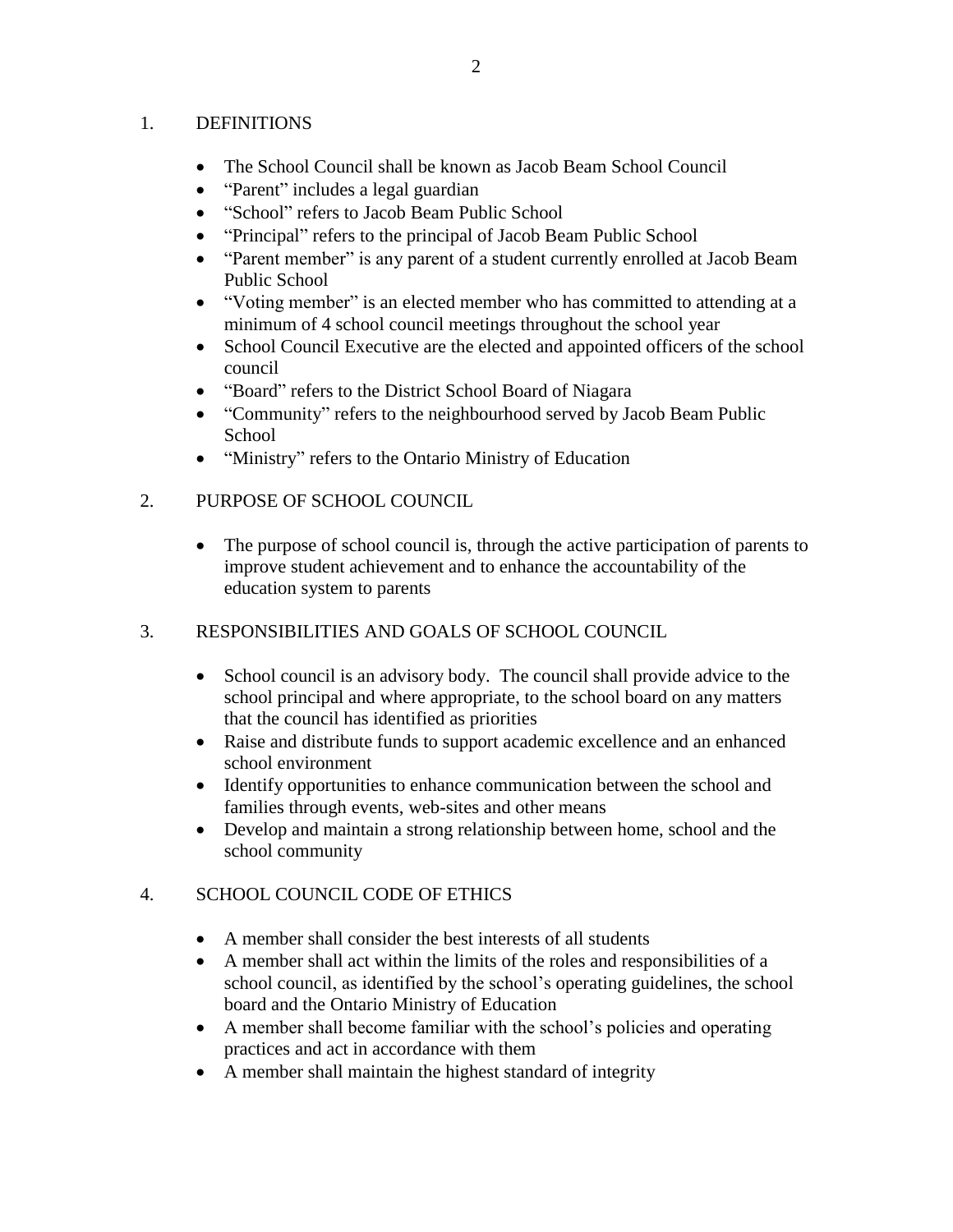- A member shall recognize and respect the personal integrity of each member of the school community
- A member shall treat all other members with respect and allow for diverse opinions to be shared without interruption
- A member shall encourage a positive environment in which individual contributions are encouraged and valued
- A member shall acknowledge democratic principles and accept the consensus of the council
- A member shall respect the confidential nature of some school business and respect limitations this may place on the operation of the school council
- A member shall not disclose confidential information
- A member shall limit discussions at school council meetings to matter of concern to the school community as a whole
- A member shall use established communication channels when questions or concerns arise
- A member shall promote high standards of ethical practice within the school community
- A member shall declare any conflict of interest
- A member shall not accept any payment or benefit financially though school council involvement

## 5. MEMBERSHIP

Membership of the Jacob Beam School Council shall include but not limited to:

- Voting members shall be elected parents of students currently enrolled in Jacob Beam Public School with a minimum of 7 members to a maximum of 15 members, comprising of the majority of the council. Voting members are required to attend no less than 50% of school council meetings
- $\bullet$  Principal of the school
- One teacher representative who is employed at the school who is elected by members of their respective teaching staff

Additional members of the Jacob Beam School Council may include:

- One non-teaching school employee representative who is elected by members of the non-teaching staff
- One student representative enrolled in the school who is appointed by the principal of the school. This role is typically filled on a rotating basis by grade 8 students that attend the meetings to present the student view and answer any questions posed by council members.
- One community representative appointed by the members of council

# 6. ROLE OF SCHOOL COUNCIL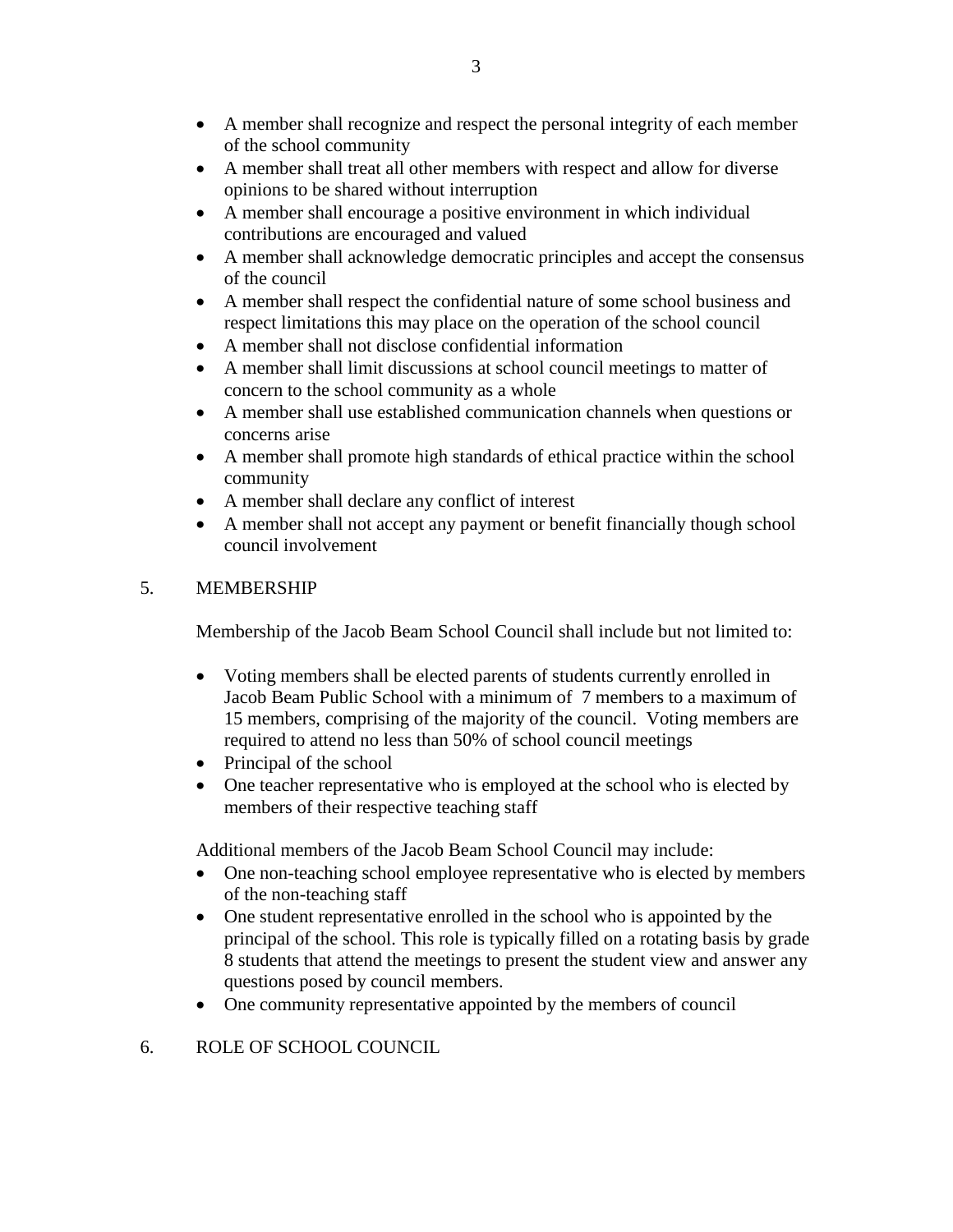- To reflect the views of the parent body as a whole, to fulfill school council's mandate and to act in the best interests of all students
- Voting members should be willing to attend all of the scheduled council meetings throughout the year

# 7. ELECTION OF VOTING MEMBERS TO THE COUNCIL

- A member is qualified to be a voting member if he/she is a parent of a student who is currently enrolled in the school
- A member is not qualified to be a voting member if he/she is employed at the school
- A member, who is employed by the board but not at the school, may be elected as a voting member as long as they notify the other parents of their employment prior to the election
- All voting members are entitled to one vote
- Election of voting members shall take place during the first 30 school days of each school year in consultation with the principal
- The principal shall, at least 14 days before the date of election of voting members, give notice of the date, time and location of the election to every parent of a student who is currently enrolled in the school
- The notice of the election may be given by:
	- o giving notice to the student for delivery to the parent
	- o posting the notice in the school in a location accessible to the parents
	- o communicating via electronic means that are routinely used by the school
- The election of voting members shall be by secret ballot or show of hands as decided by the group
- The results of the election will be communicated to the school community by the principal, no later than 30 days following the election

# 8. ACCLAMATIONS

 If there are fewer than 15 voting member nominees, all eligible nominees will be acclaimed and no election will be held, although the election of Officers will still take place.

# 9. ELECTION OF OTHER ELECTED MEMBERS TO THE COUNCIL

- The election of the other elected members shall take place during the first 30 school days of the school year
- A person is qualified to vote for a teacher representative if he/she is a teacher employed at the school. All teachers are entitled to one vote. The principal may not vote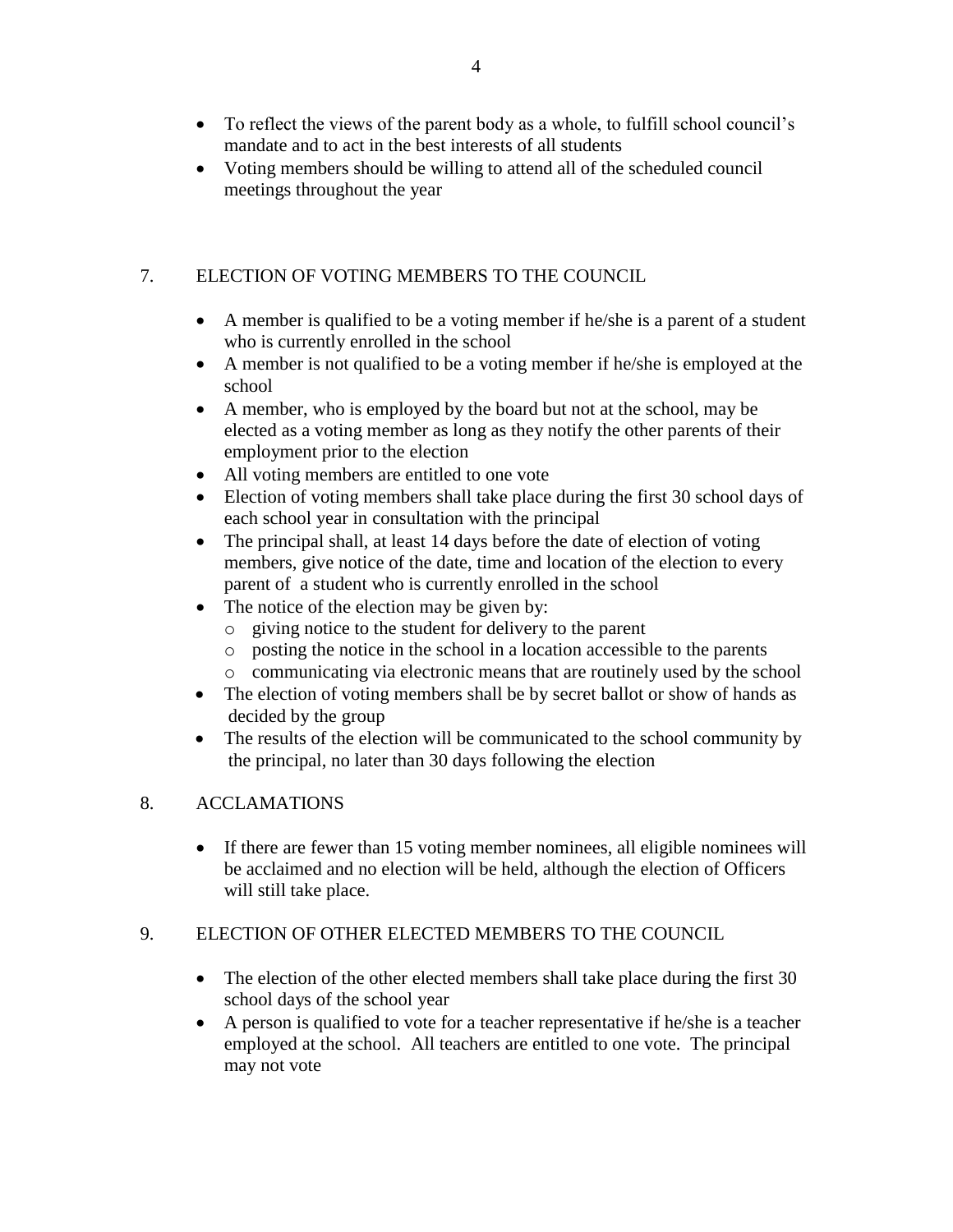- A person is entitled to vote for a school employee representative if he/she is an employee of the school. All non-teaching staff members are entitled to one vote. Teachers and the principal may not vote
- The elections shall be by secret ballot or show of hands as decided by the group

## 10. APPOINMENTS TO THE COUNCIL

- The community representative shall be appointed by the elected members of the council at the first meeting in the school year
- The student representative may be a rotating position appointed by the principal throughout the school year.

## 11. TERM OF OFFICE

- A person elected or appointed to the council holds office from the latter of: o the date he/she is elected or appointed; and,
	- o the date of the first meeting of the council after the elections, until the date of the first meeting of the council after the elections in the following school year
	- o the past chairperson may continue as chairperson until the selection of a new chairperson. Alternatively the principal may act as chairperson until the selection of a new chairperson.
	- o a member of school council may be reelected or reappointed.

# 12. VACANCIES

- Anyone who is an elected or appointed member, except the principal, may resign his or her position by writing a letter of resignation to the chairperson
- School council voting members who are absent from more than 50% of council meetings within a school year without notification will be considered to have resigned
- Members who are absent from 50% of meetings within a school year, even with notification, may be requested to resign
- The council may fill positions that become vacant due to resignation or removal as soon as possible by:
	- o offering the person with the next largest number of votes who was not elected the opportunity to accept the position
	- o if that person does not accept the position, the position shall be filled by appointment of the council. The person selected shall serve on the council for the remainder of the school year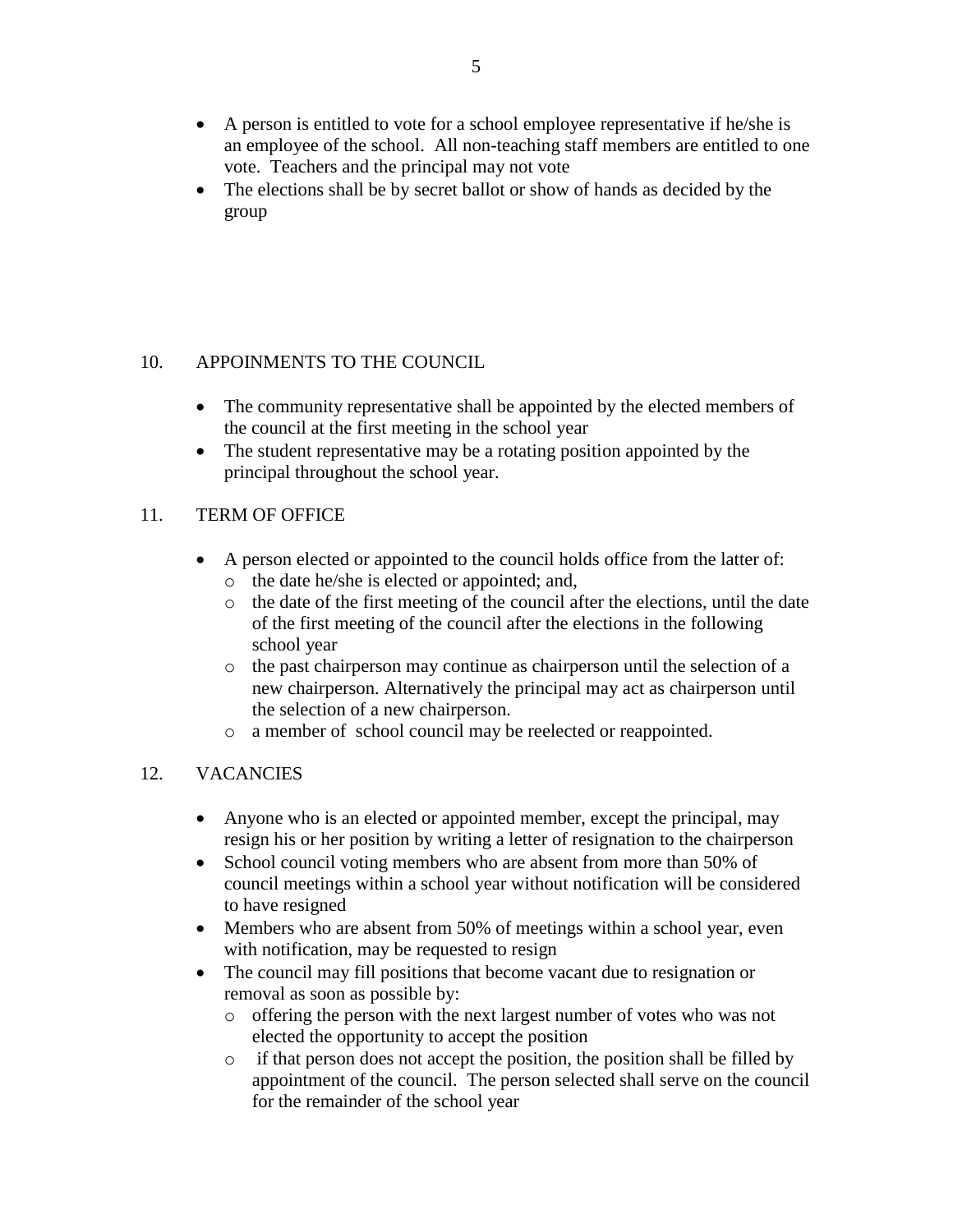A vacancy on the council does not prevent the council from exercising its authority

#### 13. ROLES AND RESPONSIBILITIES OF SCHOOL COUNCIL MEMBERS

#### *Voting and Parent Members:*

- Participate on any committees established by the school council
- Contribute to the discussions of the school council
- Solicit the views of other parents and members of the community to share with the school council
- Observe the council's code of ethics and established by-laws

#### *Principal*

- Distributes promptly to each council member material identified by the ministry for school council members and posts the material in a school location accessible to parents
- Acts as a source to the council on laws, regulations and board policies
- Attends all school council meetings
- Considers each recommendation made by the school council and returns to the council with the action taken in response to the recommendation
- Solicit views on matters pertaining to the establishment or amendment of school policies and guidelines relating to student achievement, accountability of the education system to parents and the communication of those plans to the public
- May participate on any committees established by school council
- May solicit the views of the school council on any matter
- Observes the council's code of ethics and established by-laws

## *School Staff Representatives (one each from teaching and non-teaching staff)*

- Contribute to the discussions of the school council
- Solicit views from their staff groups to share with school council
- May participate on any committees established by school council
- Communicate information from the council back to their staff groups
- Observe the council's code of ethics and established by-laws

#### *Student Representative*

- Contribute to the discussions of the school council
- Solicit views from other students to share with school council
- May participate on any committees established by school council
- Communicate information from the council to other students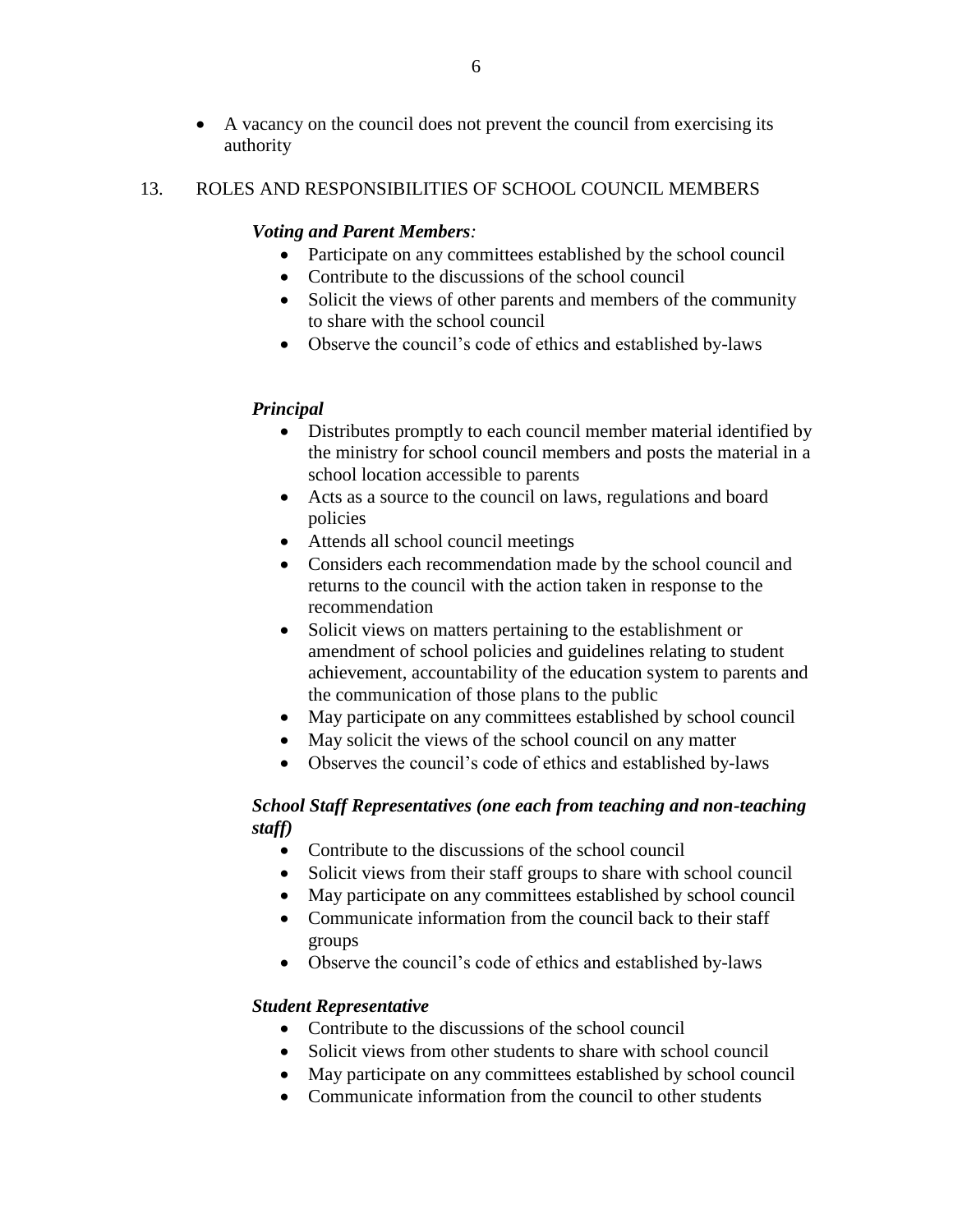Observe the council's code of ethics and established by-laws

## *Community Representative*

- Contribute to the discussions of the school council
- Represents the community's perspective
- May participate on any committees established by school council
- Helps build partnerships and links between the school and the community
- Observe the council's code of ethics and established by-laws

#### 14. OFFICERS

- The members of the council shall elect a chairperson and a vicechairperson by a majority vote
- The chairperson and the vice-chairperson of the council must be parent representatives
- The council shall have a secretary and any other officers deemed necessary by the council
- The members of the council shall elect the secretary and any other officers by majority vote

## *Chairperson*

- The members of the council shall elect a chairperson or 2 cochairpersons by majority vote
- The chairperson or co-chairpersons must be a parent of a student enrolled at the school
- The chairperson or co-chairpersons must have been voting members of the school council in the previous year
- The chairperson or co-chairpersons must be elected annually by the parent members of the council
- The chairperson or co-chairpersons shall
	- o call school council meetings
	- o prepare agenda for school council meetings
	- o chair school council meetings
	- o ensure that minutes of school council meetings are recorded, maintained and kept on file at the school
	- o facilitate the resolution of conflict
	- o participate as ex-officio member of all committees established by school council
	- o communicate with the school principal on behalf of the school council

## *Vice Chairperson*

• The members of the council shall elect a vice chairperson by majority vote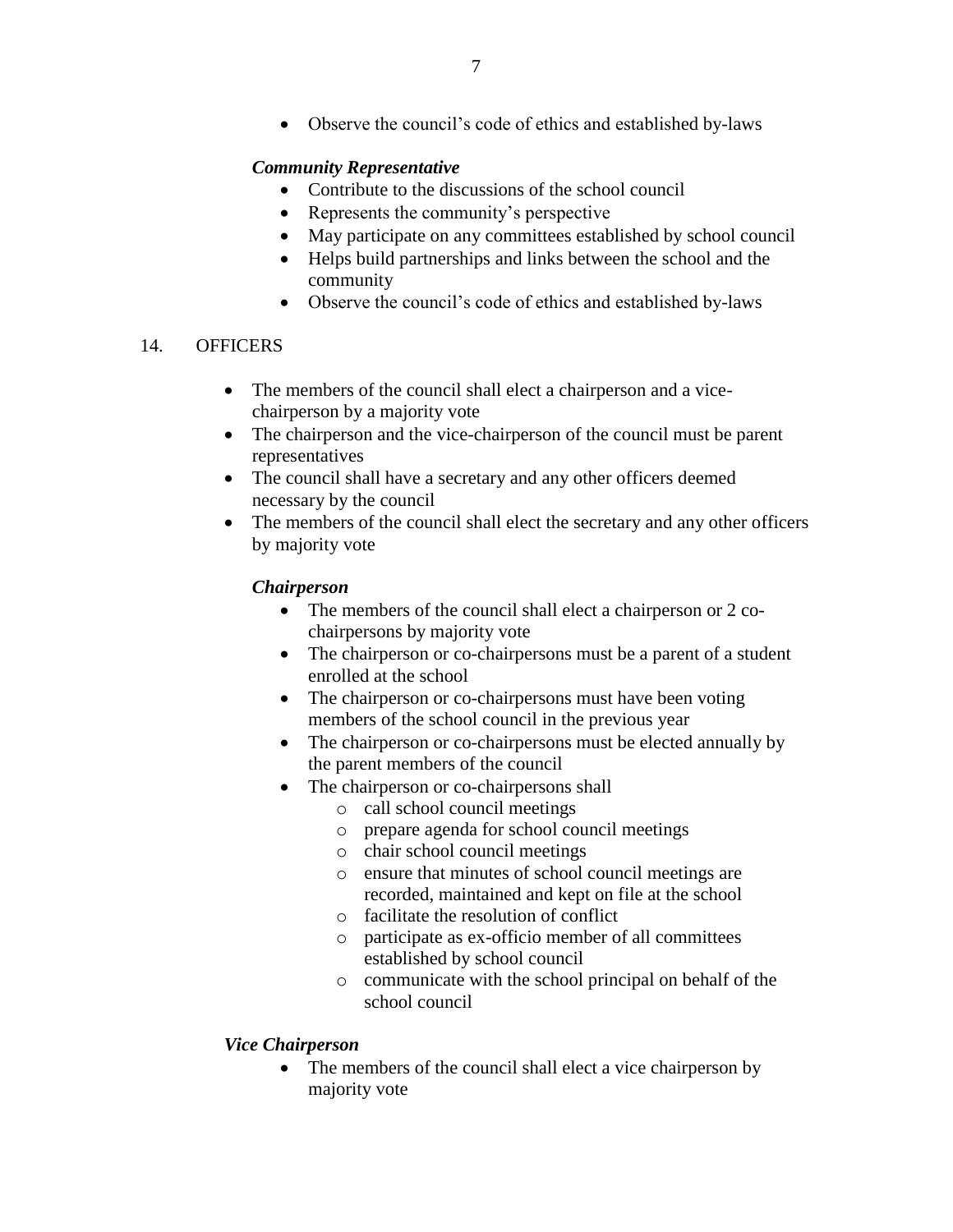- The vice chairperson must be a parent of a student enrolled at the school
- The vice chairperson must be elected annually by the parent members of the council
- The vice chairperson shall
	- o assist the chairperson in preparing agendas for school council meetings
	- o chair school council meetings as required

#### *Secretary*

- The members of the council shall elect a secretary by majority vote
- The secretary must be a parent of a student enrolled at the school
- The secretary must be elected annually by the parent members of the council
- The secretary shall:
	- o cause minutes of the school council meetings to be made of all proceedings at meetings and is charged with the safekeeping of such minutes in books or files kept for that purpose

## 15. REMUNERATION

- A person shall not receive remuneration for serving as a member of council
- The school council shall reimburse members of the school council for expenses they incur as members

## 16. MEETINGS

- School council may meet as often as necessary but not less than 4 times each school year
- School council shall meet within the first 30 school days of the school year on a date fixed by the principal
- All parent members are invited to attend
- Voting members who have not attended a school council meeting throughout the school year without notification will be considered to have resigned
- Voting members who are absent from 50% of meetings throughout the school year, even with notification, may be requested to resign
- Voting at a meeting of school council cannot be held unless,
	- o a majority of the voting members of the council are present at the meeting  $(50\% + \text{one})$
	- o a majority of the members of the council who are present at the meeting are voting members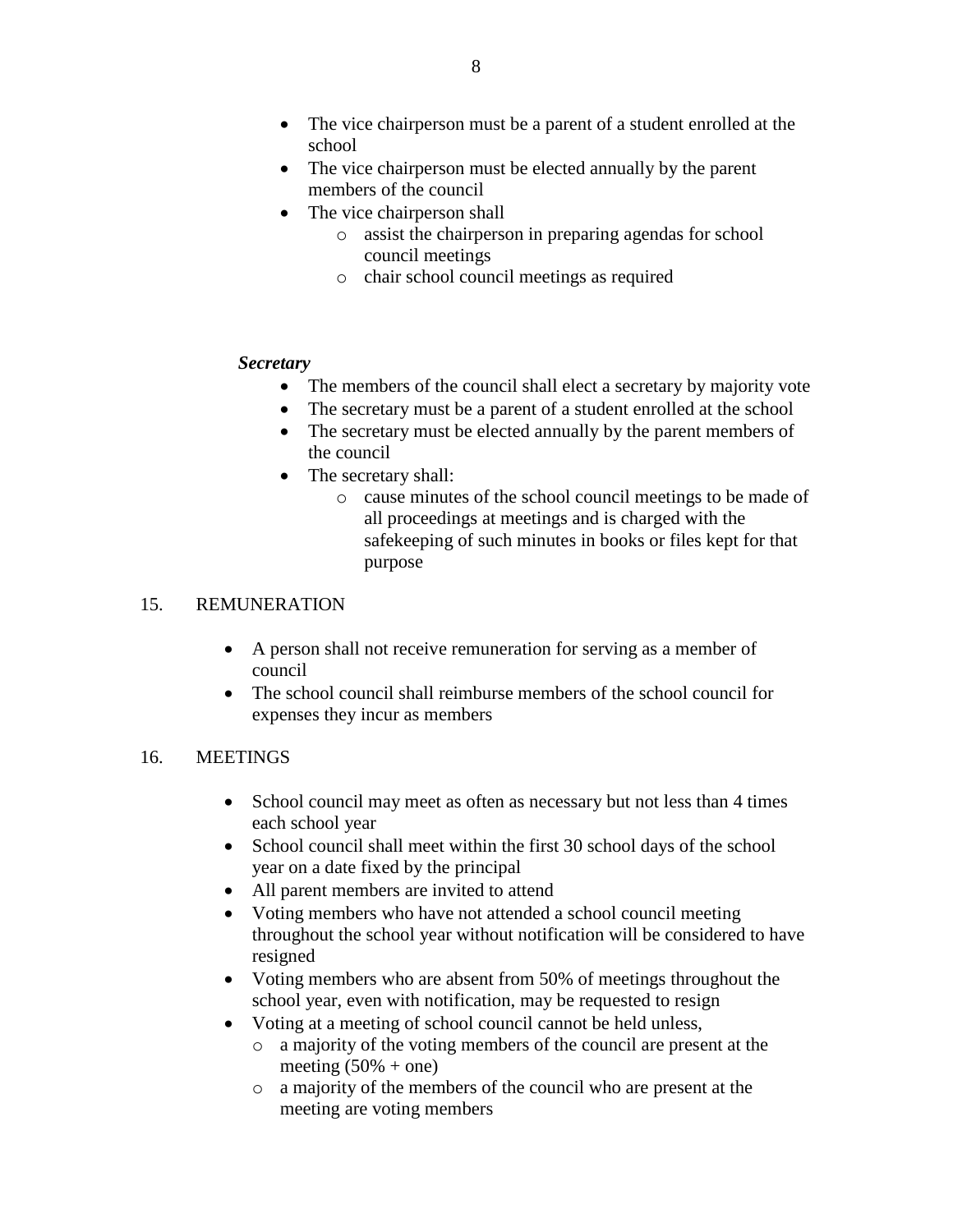- All meetings of school council shall be open to the public
- School council is entitled to hold its meetings at the school
- The principal shall, on behalf of the school council, give notice of the dates, times and locations of the meeting to every parent of a student who is currently enrolled in the school
- The required notice may be given by
	- o giving notice to the student for delivery to his/her parent and
	- o posting the notice in the school in a location that is accessible to parents
	- o communicating via electronic means that are routinely used by the school
- It is the responsibility of the school council members to notify the chairperson at least 2 days prior to the meeting if they wish to make a formal presentation to the school council or bring up an item for discussion
- Meetings dates and times will be held on a schedule set at the first meeting of the school year

# 17. COMMITTEES

- The council may establish committees to make recommendations to the council
- Every committee must include at least one voting member of the council
- A committee may include persons who are not members of the council

## 18. VOTING AND MOTIONS

- Each member of the council, except the principal, is entitled to one vote in votes taken by council
- Each member of a committee of school council, except the principal, is entitled to one vote in votes taken by the committee of school council
- Any member of council may make a motion
- Another member must second the motion
- Once a motion has been seconded, the chairperson restates the motion for clarity purpose. From this point on all discussion must focus solely on the motion
- The chairperson must ensure that no one person speaks more than twice before each member has a chance to speak once
- The originator of the motion may withdraw it at any time prior to the vote
- If no one wants to speak further to the motion, the chair shall conduct the vote
- The vote shall be conducted by a show of hands
- A minimum of 60% is required to affect a vote
- In case of a tie, the motion is defeated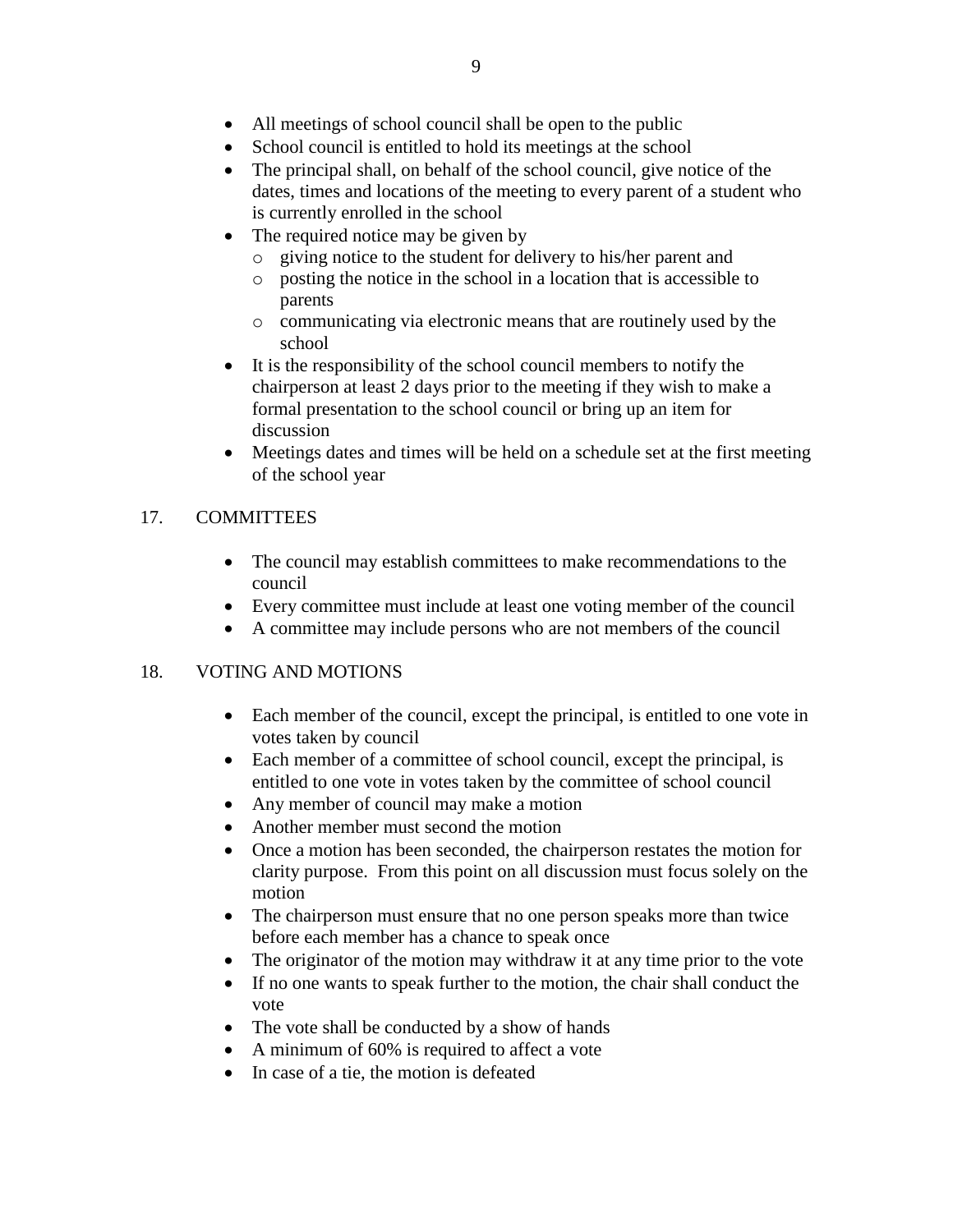#### 19. CONFLICT OF INTEREST

- A conflict of interest may be actual, perceived or potential:
	- o *actual:* when a school council member has a private interest that is sufficiently connected to his/her duties and responsibilities as a council member that it influences the exercise of these duties and responsibilities
	- o *perceived:* when reasonably well-informed persons could reasonably believe that a school council member has a conflict of interest, even, where, in fact, there is no real conflict of interest
	- o *potential:* when a school council member has a private interest that could affect his/her decision about matters proposed for discussion
- School council members shall declare a conflict of interest in matters that they, members of their families, or business entities in which they may have an interest, stand to benefit either directly or indirectly by decisions of school council
- Should an issue or agenda item arise during a school council meeting or committee meeting where a council member is in a conflict of interest situation, he/she shall declare a conflict of interest immediately and leave the room for that portion of the meeting (or decline from the discussion and resolution). The member shall not vote on any decision made on the issue

## 20. RESOLUTION OF CONFLICT

- Every school council member will be given an opportunity to express his/her concern or opinion about the issue at dispute and how the dispute has affected him/her
- Speakers to an issue will maintain a calm and respectful tone at all times
- Speakers will be allowed to speak without interruption
- The chairperson's responsibility is to clarify the statements made by all speakers, to identify common ground among the points of view raised and to set out the joint interests of all members
- If no common ground can be identified, the chair will seek to clarify preferences among all members before proceeding further
- The chairperson may request the intervention of an independent third party to assist in achieving a resolution to the dispute
- An independent third party may be a school board official or another individual mutually agreed on by the parties involved in the dispute
- Any resolution reached at the meeting to resolve the conflict shall be signed and respected in full by all parties to the agreement

# 21. MINUTES AND FINANCIAL RECORDS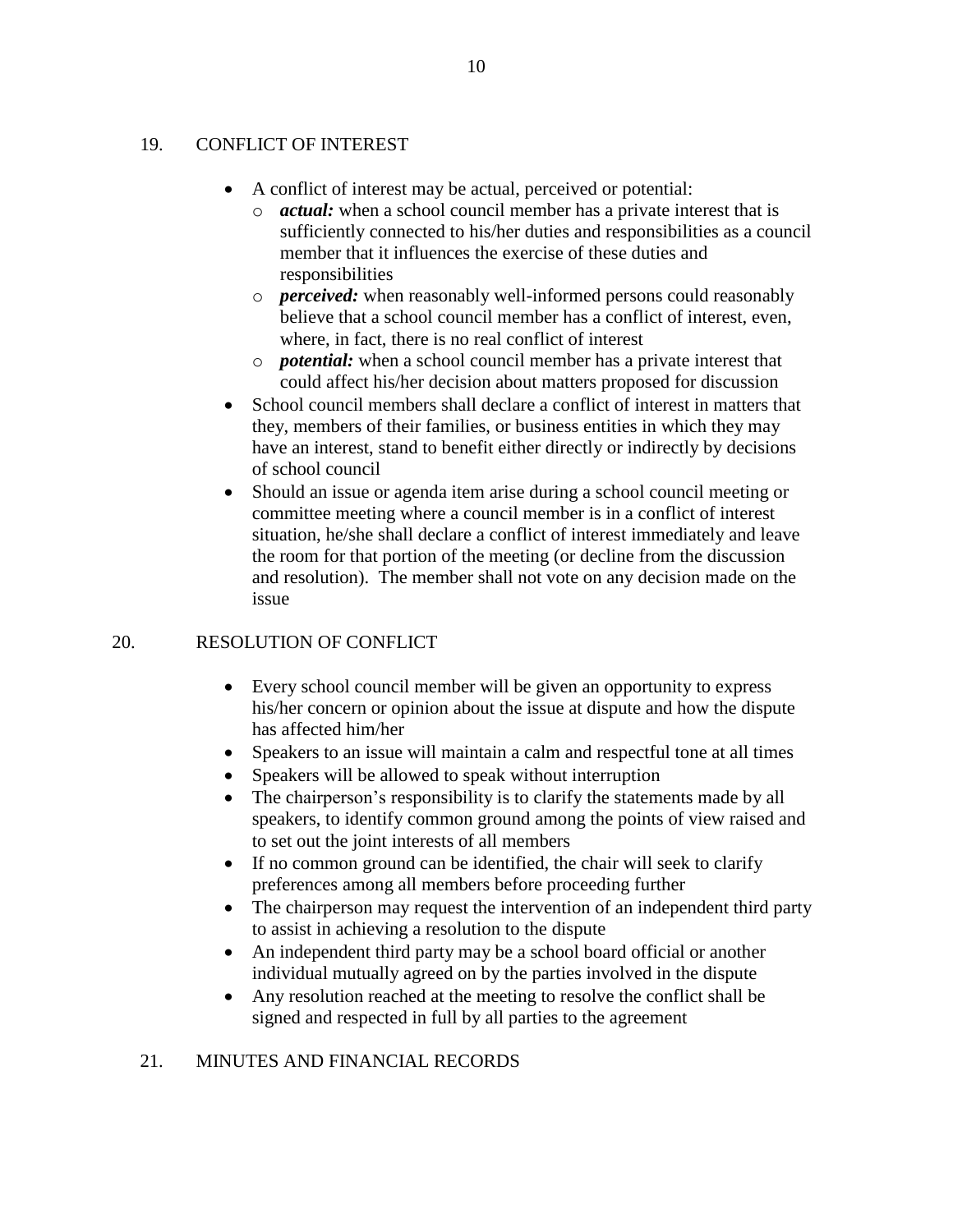- School council shall keep minutes of all of its meetings and records of all of its financial transactions for 4 years
- The minutes and records shall be available at the school for examination without charge by any person
- Minutes of meetings should be sent to each school council member no later than 5 days before the next scheduled meeting

# 22. CONSULTION BY BOARD

- Every board shall solicit the views of the school councils with respect to the following matters but not be limited to:
	- The establishment or amendment of board policies and guidelines that relate to student achievement or to the accountability of the education system to parents, including,
		- o policies and guidelines established with respect to the conduct of persons in schools within the board's jurisdiction
		- o policies and guidelines established with respect to appropriate dress for students in schools within the board's jurisdiction
		- o policies and guidelines respecting the allocation of funding by the board to school council
		- o policies and guidelines respecting the fundraising activities of school council
		- o policies and guidelines respecting conflict resolution processes for internal school council disputes, and
		- o policies and guidelines respecting reimbursement by the board of expenses incurred by members and officers of school council
	- The development of implementation plans for new education initiatives that relate to student achievement or to the accountability of the education system to parents including,
		- o implementation plans for policies with respect to the conduct of persons in schools within the school boards jurisdiction
		- o implementation plans for policies with respect to the appropriate dress for students in schools within the school boards jurisdiction
- Board action plans for improvement, based on the Education Quality and Accountability Office's reports on the results of tests of students and the communication of those plans to the public
- The process and criteria applicable to the selection and placement of principals

# 23. ADVISORY AUTHORITY

- School council may make recommendations to the principal or to the board on any matter
- The board shall consider each recommendation made by school council and shall advise of the action taken in response to the recommendation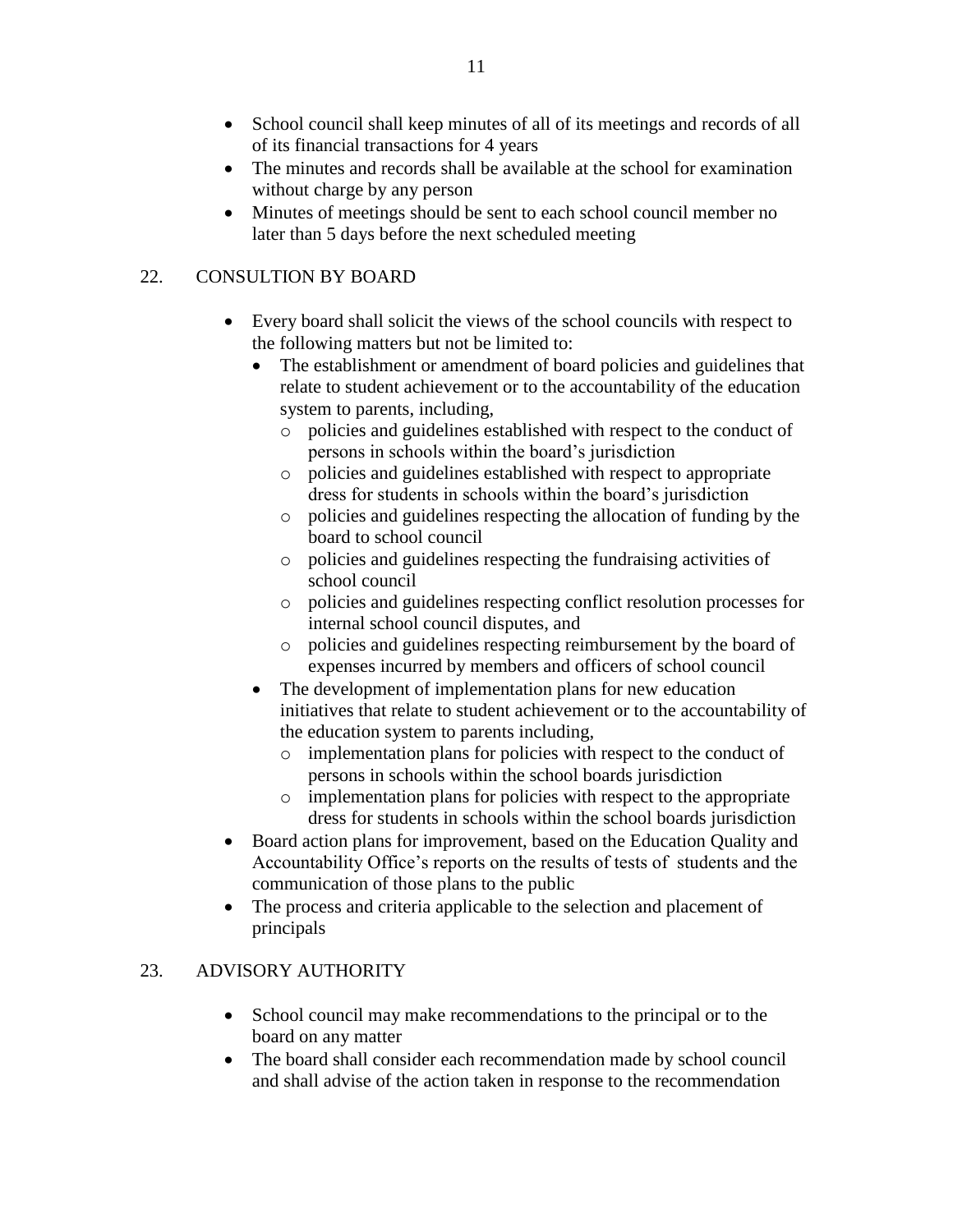#### 24. FUNDRAISING

- School council may engage in fundraising activities so long as,
	- o the activities are conducted in accordance with any applicable policies established by the board; and,
	- o the activities are to raise funds for a purpose approved by the board or authorized by any applicable policies established by the board
- School council shall ensure that the funds raised by it are used in accordance with any applicable policies established by the board

## 25. CONSULTATION WITH PARENTS

• School council shall consult with parents of students currently enrolled in the school about matters under consideration by school council

## 26. ANNUAL REPORT

- School council shall annually submit a written report on it activities to the principal of the school and to the board
- If the school council engaged in fundraising activities, the annual report shall include a report on those activities
- The principal shall, on behalf of the school council, upon request give a copy of the report to any parent of a student who is currently enrolled in the school
- The report may be given by:
	- o giving the report to the parent's child for delivery to his/her parent; and
	- o posting the report in the school in a location that is accessible to parents
	- o communicating via electronic means that are routinely used by the school

# 27. COLLECTION OF INFORMATION

- The Ministry may, for the purpose of consulting and communicating with members of school councils, collect the names, mailing addresses, telephone numbers and e-mail addresses of the members of school council executive
- The Ministry may disclose information collected to the Ontario Parent Council, which may use the information for the purpose of consulting and communicating directly with members of school council executive